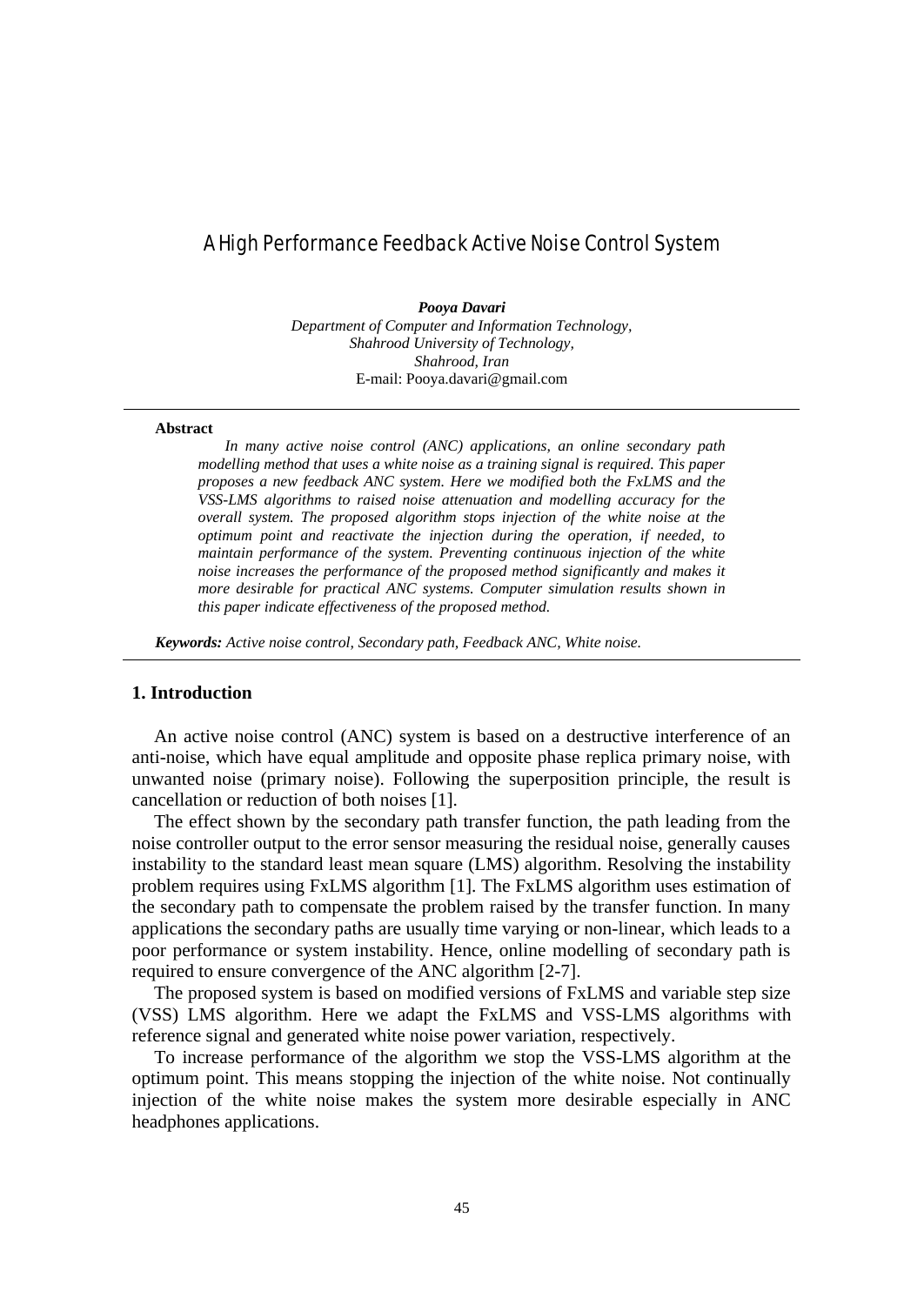Additionally a sudden change in secondary path during the operation makes the algorithm to reactivate injection of the white noise to adapt with the changes.

Considering the above features in the proposed method assists obtaining a better convergence rate and modelling accuracy, which results in a robust system.

The rest of the paper is organized as follows. In Section 2, the feedback ANC system is briefly described. Section 3 introduces our proposed method. In section 4, simulation results are illustrated, and finally in Section 5 conclusions are drawn.

#### **2. Feedback ANC Systems**

The block diagram of a feedback FxLMS ANC system is shown in Figure 1 [8]. Here,  $P(z)$  is the primary path and  $S(z)$  represents the secondary path. In this figure  $\hat{S}(z)$ is estimation of the secondary path *S(z)*.

As Figure1 shows, the reference signal  $x(n)$  is a summation of two signals  $e(n)$  and  $\hat{y}'(n)$  [1]:

$$
x(n) = \hat{d}(n) = e(n) + \sum_{m=0}^{M-1} \hat{s}_m y(n-m) , \qquad (1)
$$

where  $\hat{s}_m$  represents coefficients of the *M* th order FIR filter  $\hat{s}(z)$ . The secondary signal  $y(n)$  is generated as:

$$
y(n) = w(n)^T x(n) \tag{2}
$$

where  $w(n)$  and  $x(n)$  are the coefficient and signal vectors of length *L*, order of the FIR filter  $W(z)$ , at time *n*. These coefficients are updated by the FxLMS algorithm as follows:

$$
w_i(n+1) = w_i(n) + m_w x'(n-1)e(n)
$$
  
\n
$$
l = 0,1,...,L-1 , m > 0 ,
$$
 (3)

where  $m_{\nu}$  is the step size, and

$$
\hat{x}'(n) = \hat{s}(n) * x(n) \tag{4}
$$

is the filtered reference signal. For a deep study on feedback FxLMS algorithm the reader may refer to [1].



*Figure 1. Block diagram of feedback ANC system using FxLMS algorithm [8].*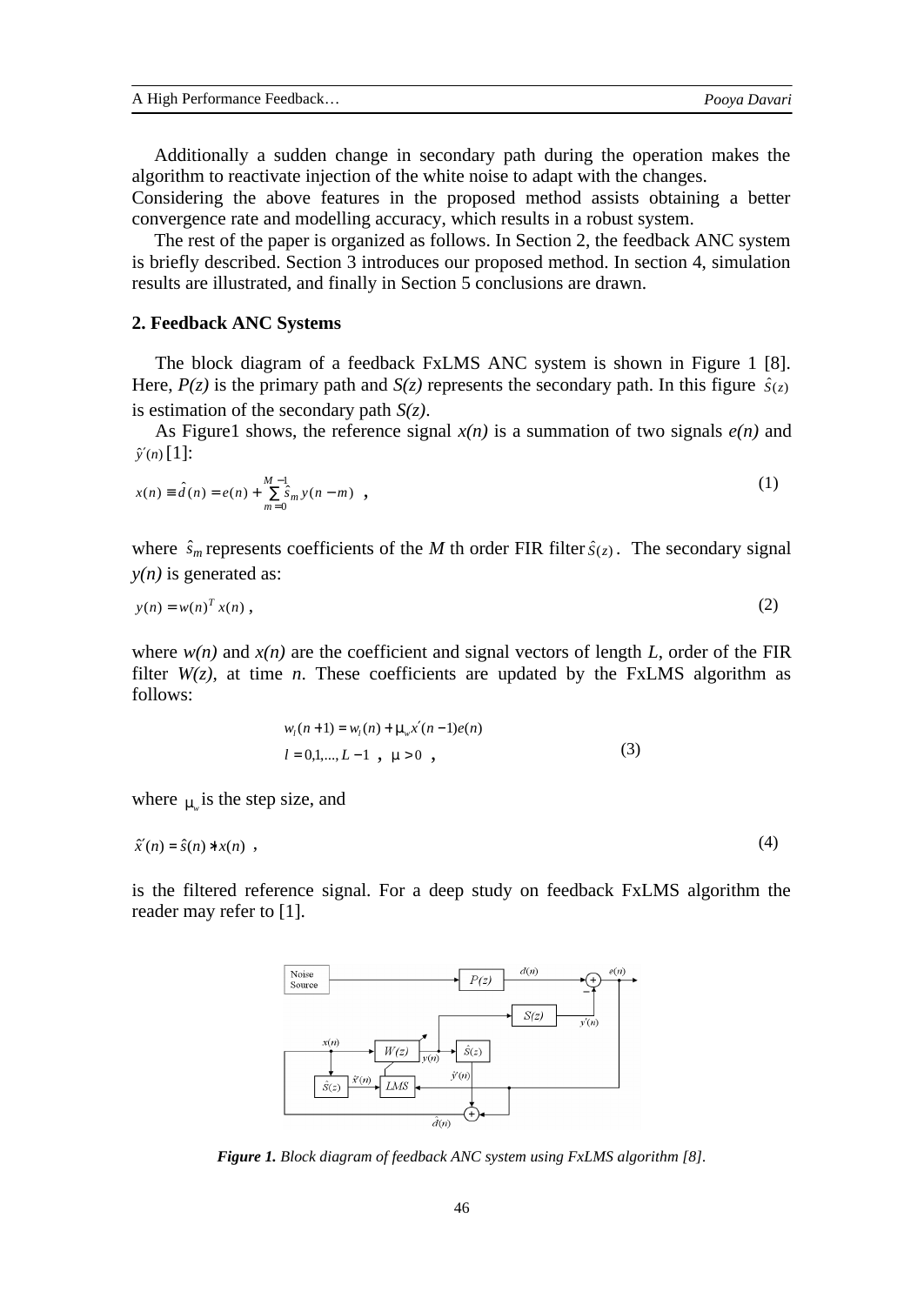#### **3. Proposed Method**

Figure 2 shows block diagram of the proposed ANC system. The proposed method is an extension of the technique recently developed by authors [6, 7].

Here we suggest a new version of the FxLMS algorithm to increase noise attenuation. In (3)  $m_w$  is usually set to a low value. This prevents the system to diverge when power of the reference signal  $x(n)$  is increased. However, once the power decreases the low value of *<sup>m</sup><sup>w</sup>* reduces the noise attenuation and convergence rate of the adaptive filter ( $W(z)$ ). Thus, if  $m_w$  could be increased when the power decreases, and vice versa, the system performance would be risen significantly.

Thereby we modified (3) as follows:

$$
w(n+1) = w(n) + \frac{1}{\sqrt{P_x(n)}} m_w(n) f(n) \hat{x}'(n),
$$
\n(5)

where  $P_x(n)$  is given as:

$$
P_x(n) = gP_x(n-1) + (1-g)(x(n) - e(n))^2, \quad 0.9 < g < 1. \tag{6}
$$

The residual error signal  $e(n)$  of this algorithm is expressed as:

$$
e(n) = d(n) - y'(n) + v'(n)
$$
  
y'(n) = s(n) \* y(n), v'(n) = s(n) \* v(n), (7)

where  $v(n)$  is an internally generated white Gaussian noise, which is injected at the output of the control filter *W(z)*.

As the figure shows,  $\hat{v}(n)$  generates the error signal for both the modelling filter  $\hat{s}(z)$  and the control filter  $W(z)$  by subtracting from  $e(n)$ :

$$
f(n) = [d(n) - y'(n) + v'(n)] - \hat{v}'(n) \tag{8}
$$

Coefficients of the modelling filter  $\hat{S}(z)$  in VSS-LMS algorithm [3] are updated as follows:

$$
\hat{s}(n+1) = \hat{s}(n) + \mathbf{m}_s(n) f(n) v(n) , \qquad (9)
$$

where  $m_s(n)$  is the step-size parameter of the modelling process given as:

$$
ms(n) = r(n)msmin + (1 - r(n))msmax
$$
 (10)

In this equation  $r(n) = \frac{P_f(n)}{P_e(n)}$  $(n) = \frac{P_f(n)}{P_e(n)}$  $p = \frac{P_f(n)}{P_f(n)}$ *e*  $r(n) = \frac{P_f(n)}{P_f(n)}$ , where  $P_f(n)$  and  $P_e(n)$  are the power of error signals  $f(n)$  and *e(n)*. These powers are estimated as:

$$
P_e(n) = IP_e(n-1) + (1-1)e^2(n)
$$
  
\n
$$
P_f(n) = IP_f(n-1) + (1-1)f^2(n), \quad 0.9 < l < 1.
$$
\n(11)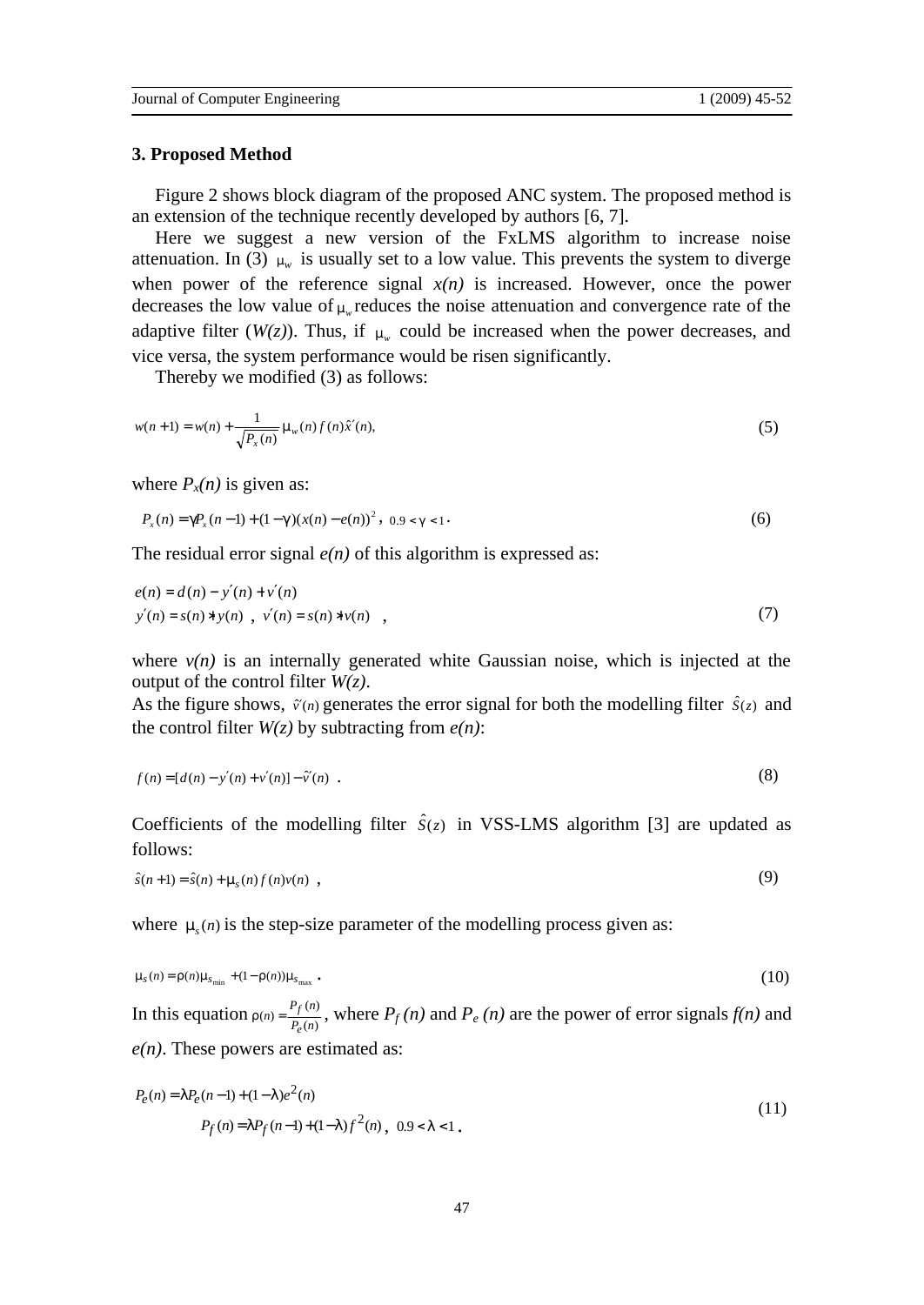where  $m_{s_{min}}$ ,  $m_{s_{max}}$  and *l* are experimentally determined. These values are selected so that the adaptation is neither too slow nor it becomes unstable. The step size  $m<sub>s</sub>$  can be correspondingly changed with power of the generated white noise. When power of the generated white noise increases, the secondary path modelling accuracy raises. Hence we adapt (9) with generated white noise power variation as follows:

$$
\hat{s}(n+1) = \hat{s}(n) + \sqrt{P_v(n)} \, m_s(n) \, f(n) v(n) \,,\tag{12}
$$

where  $P_\nu(n)$  represents power of the generated white noise  $\nu(n)$ , given as:

$$
P_{\nu}(n) = gP_{\nu}(n-1) + (1-g)\nu(n)^{2}, \ 0.9 < g < 1 \tag{13}
$$

Apart from the above modifications, the main point which results in an increased noise attenuation and convergence rate is due to preventing continuous injection of white noise during system operation. Thereby, the modelling algorithm must be stopped at the point where the modelling filter accuracy is sufficiently high, called the optimum point.

Here, the VSS-LMS algorithm is briefly described to show the way the optimum point is obtained. During the process of this algorithm,  $m<sub>s</sub>$  is increased as the error signal  $f(n)$ decreases and vice versa. Hence, the modeling filter,  $\hat{S}(z)$ , converges to a good estimation when  $f(n)$  decreases. This happens when  $m_s$  increases as high as  $m_{s_{\text{max}}}$ . Thus, the injection of the white noise is stopped at the optimum point which is measured using:

$$
\frac{1}{k} \sum_{n=1}^{k} \left( \frac{m_{s}}{s_{\max}} - \frac{m_{s}}{s} \right) \left( a \right) \tag{14}
$$
\n
$$
\sum_{n=M}^{k} P_{\chi}(n)
$$

here *k* is the number of iteration time and *M* is the length of the  $W(z)$ . As the number of iteration increases, equation (14) gets closer to zero. In this equation *a* is a parameter obtained experimentally where it is  $1 \times 10^{-6} < a < 1 \times 10^{-4}$ .

At this point,  $\hat{S}(z)$  converges to a good estimation of  $S(z)$ . As can be seen from Figure 2, this condition validity is monitored at the performance monitoring stage.

In some practical cases the secondary path may suddenly change. This event derives system to diverge. To prevent this effect we have to update  $\hat{S}(z)$ .

The proposed algorithm is design in the way that it monitors the secondary path changes by the following expression:

$$
20\log_{10}|f(n)| < 0\tag{15}
$$

If the validity of the above equation does not satisfy, the system reactivates the VSS-LMS algorithm and injects white noise to remodel  $\hat{s}(z)$ . The same as before, the injection is stopped at the optimum point using (14).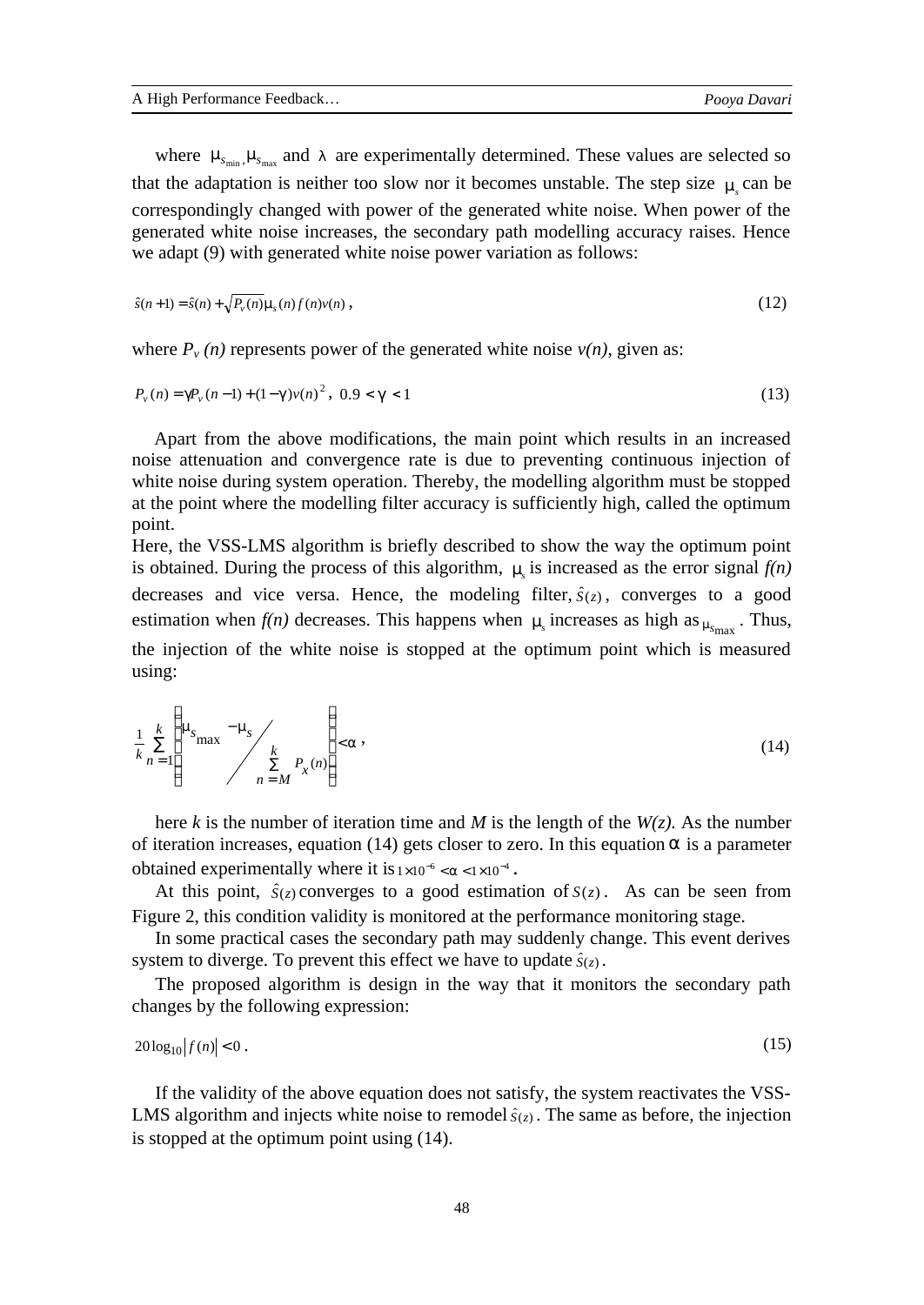

*Figure 2. Block diagram of the proposed feedback ANC system.* 

The above procedure is repeated during the system operation to adapt the algorithm with characteristics of the environment.

### **4. Simulations and Performance Results**

In this section the proposed ANC system is simulated using Matlab version 7.1. In this simulation, we have used the primary path  $P(z)$  and secondary path  $S(z)$  of the experimental data provided in [9]. Using these data,  $P(z)$  and  $S(z)$  are considered as FIR filters with tap–weight lengths *48* and *16* respectively. Rate of the sampling frequency in this simulation was *2 KHz*.

To evaluate the performance of the proposed system, we could not find any feedback ANC system with online secondary modelling method to compare with. Thus we implement the existing feedforward ANC systems [3-5] on feedback structure. Except the Eriksson's method which has been presented on feedback structure in [8].

In this simulations performance of the proposed method is compared with that of Akhtar's [3], Zhang's method [5] and Eriksson's method [4]. Extensive experiments have been performed to find suitable values for a fast and stable performance of the ANC system. Simulations parameters for all of the four methods are set for the most proper situation as described in Table 1.

Length of FIR filter  $\hat{S}(z)$  for modelling the secondary path, and length of the adaptive filter *W(z)* used for the noise cancellation have been chosen *16* and *32*, respectively. We have set length of the third filters,  $H(z)$ , and the delay  $\Delta$  in Zhang's methods to *16*. In this evaluation, a white noise with variance of *0.05* has been used as training signal in secondary path modelling for all of the four methods.

We have performed simulations for two separate cases. Comparative results of modelling accuracy and noise reduction for the system are illustrated in Case1. Case2 indicates effectiveness of the proposed algorithm in maintaining its performance against sudden changes of the secondary path behaviour.

It is important to be noted that a white noise with SNR of *30 dB* is added to all of the reference noises used in these Cases.

To show the convergence rate and modelling accuracy of the system the relative modelling error is used as defined below: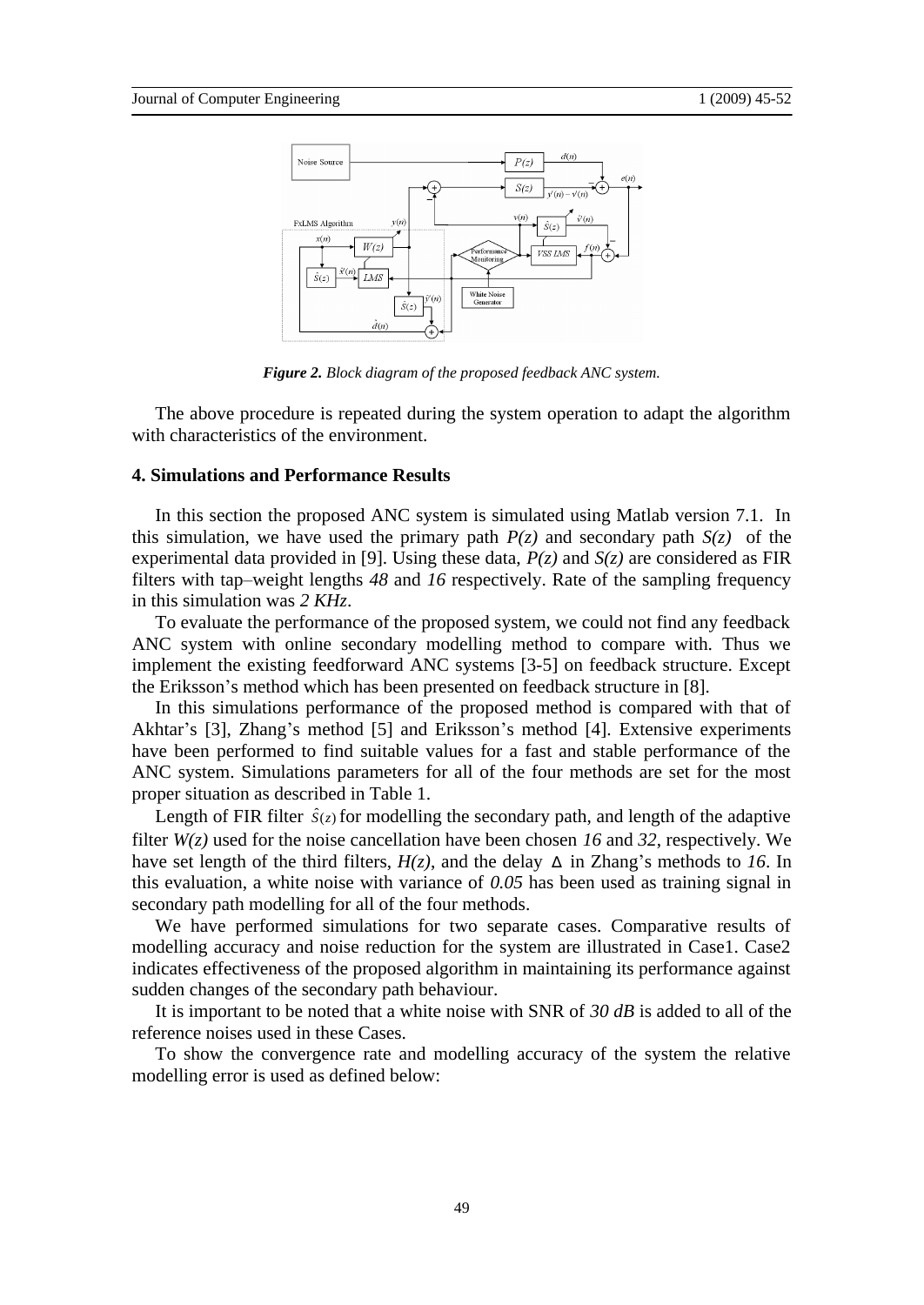$$
\Delta S(dB) = 10 \log_{10} \left\{ \frac{\sum_{i=0}^{M-1} [s_i(n) - \hat{s}_i(n)]^2}{\sum_{i=0}^{M-1} [s_i(n)]^2} \right\}
$$
(16)

To signify performance of the system on noise reduction the following equation is used:

$$
R = -10\log_{10}\left(\frac{\sum e^2(n)}{\sum d^2(n)}\right) \tag{17}
$$

All the results shown in each case have been obtained as an average *10* different experiments. To set the initial value for  $\hat{s}(z)$  ( $\hat{s}(0)$ ), off-line secondary path modeling is performed. The off-line modeling is stopped when the modeling error (13) is reduced to *-5 dB*.

It is interesting to be noted that in both cases the other approaches obtain approximately the same noise reduction (17), while their modelling error (16) are different (see Figures 3, 4 and 6).

## *4.1. Case1*

For the first experiment the reference noise is a multi-component periodic signal as defined below:

$$
x = 0.89\sin(2pft) + 0.85\cos(14pft) + 1.1\sin(4pft) + 0.79\cos(8pft), f = 23Hz.
$$
 (18)

Figure 3 shows the comparative results on the basis of the modelling accuracy (16) and noise reduction (17).

In the second experiment we use an engine noise at *3700 rpm* as reference signal. The comparative results for the approaches are illustrated using (16) and (17) in Fig. 4.

Fig. 3b and Fig. 4b shows that once injection of the white noise is stopped at the optimum point for the proposed algorithm, the noise reduction ratio is accelerated positively.

| Akhtar's method<br>$(m_w, m_{S_{\text{max}}}, m_{S_{\text{min}}}, l)$ | $3\times10^{-5}$ , $25\times10^{-3}$ , $75\times10^{-4}$ , 0.99           |
|-----------------------------------------------------------------------|---------------------------------------------------------------------------|
| Zhang's method<br>$(m_w, m_s, m_h)$                                   | $4 \times 10^{-5}$ , $1 \times 10^{-2}$ , $1 \times 10^{-2}$              |
| Eriksson's method                                                     | $3\times10^{-5}$ , $1\times10^{-2}$                                       |
| $(m_{\scriptscriptstyle w}, m_{\scriptscriptstyle s})$                |                                                                           |
| Proposed method                                                       | $7 \times 10^5,4 \times 10^2,9 \times 10^3,0.99,0.999,2.1 \times 10^{-5}$ |
| $(m_{w}, m_{s_{\rm max}}, m_{s_{\rm min}}, 1, g, a)$                  |                                                                           |

*Table 1. Simulation parameters for the four approaches.*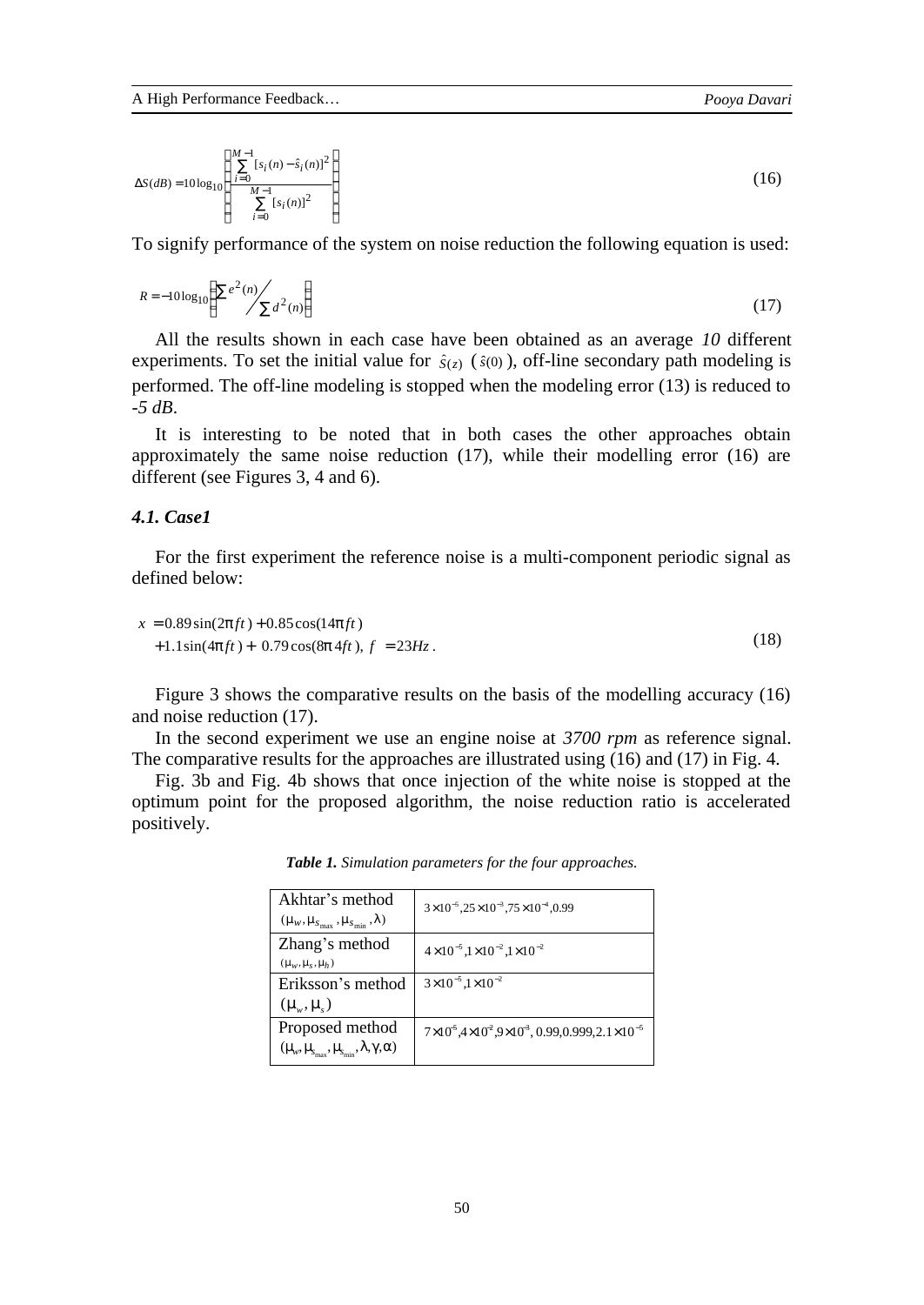

*Figure 3. Comparison results for the proposed method in Case1 with the other existing approaches. (a) Noise reduction versus iteration time (n), (b) Relative modeling error versus iteration time (n).* 

## *4.2. Case2*

In this case we assume that the secondary path transfer function suddenly changes during the operation. Figure 5 shows the magnitude response of the original and changed secondary path. In this figure, the solid line represents secondary path at the start point,  $n = 0$ , and the dashed line represents the changed path at iteration  $n = 20000$ . In this experiment the reference signal is a narrowband signal comprising frequencies of *100, 200, 300*, and *400 Hz* with variance of *2*. Figure 5 shows the curve on the basis of the relative modelling error and noise reduction.

### **5. Conclusions**

This paper has proposed a new technique for on-line secondary path modelling in feedback ANC systems. Preventing continuous injection of the white noise increases the performance of the proposed method significantly and makes it more desirable for practical ANC systems. Computer simulations results demonstrate that the proposed method has achieved a high performance in noise attenuation.



*Figure 4. Comparison results for the proposed method in Case1 with the other existing approaches. (a) Noise reduction versus iteration time (n), (b) Relative modeling error versus iteration time (n).*